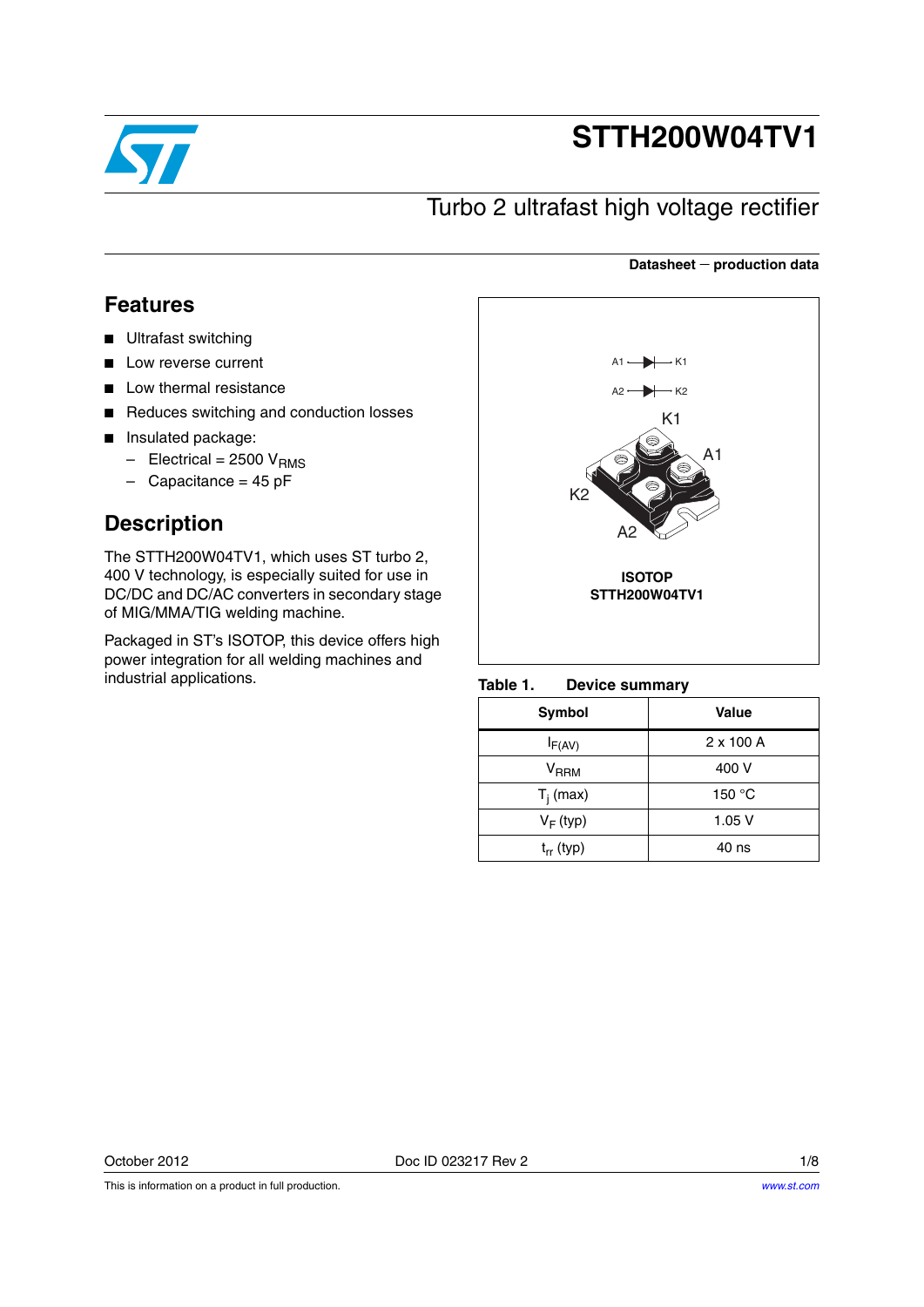# **1 Characteristics**

#### Table 2. Absolute ratings (limiting values, at 25 °C, unless otherwise specified, **per diode)**

| Symbol                    | <b>Parameter</b>                              | <b>Value</b> | Unit |  |    |
|---------------------------|-----------------------------------------------|--------------|------|--|----|
| <b>V<sub>RRM</sub></b>    | Repetitive peak reverse voltage               | 400          | v    |  |    |
| I <sub>F</sub> (RMS)      | Forward rms current                           | 200          | А    |  |    |
| IF(Peak)                  | Peak forward current, $\delta = 0.2$          | 200          | А    |  |    |
| <b>IFSM</b>               | Surge non repetitive forward current          | 800          | А    |  |    |
| $\mathsf{T}_{\text{stg}}$ | $-65$ to $+150$<br>Storage temperature range  |              |      |  | °C |
| T,                        | Maximum operating junction temperature<br>150 |              |      |  | °C |

#### Table 3. **Thermal resistance**

| Symbol        | <b>Parameter</b> | <b>Value</b><br>(max). | Unit |               |
|---------------|------------------|------------------------|------|---------------|
| $R_{th(j-c)}$ |                  | Per diode              | 0.9  | $\degree$ C/W |
|               | Junction to case | 0.5                    |      |               |
| $R_{th(c)}$   | Coupling         |                        | 0.10 | $\degree$ C/W |

When diodes 1 and 2 are used simultaneously:

 $\Delta$  T<sub>j</sub>(diode 1) = P(diode 1) x R<sub>th(j-c)</sub>(per diode) + P(diode 2) x R<sub>th(c)</sub>

| Table 4. | Static electrical characteristics (per diode) |  |  |
|----------|-----------------------------------------------|--|--|
|----------|-----------------------------------------------|--|--|

| Symbol                                             | <b>Parameter</b>     | <b>Test conditions</b> |               | Min. | Typ. | Max. | Unit |
|----------------------------------------------------|----------------------|------------------------|---------------|------|------|------|------|
| Reverse leakage<br>$I_R$ <sup>(1)</sup><br>current |                      | $T_i = 25 °C$          |               |      |      | 40   | μA   |
|                                                    | $T_i = 125 °C$       | $V_R = V_{RRM}$        |               | 40   | 400  |      |      |
| $V_F^{(2)}$                                        | Forward voltage drop | $T_i = 25 °C$          | $I_F = 100 A$ |      |      | 1.55 |      |
|                                                    |                      | $T_i = 150 °C$         |               |      | 1.05 | 1.30 | v    |
|                                                    |                      | $T_i = 25 °C$          | $I_F = 200 A$ |      |      | 1.9  |      |
|                                                    |                      | $T_i = 150 °C$         |               |      | 1.35 | 1.65 |      |

1. Pulse test:  $t_p = 5$  ms,  $\delta < 2\%$ 

2. Pulse test:  $t_p = 380 \text{ }\mu\text{s}, \delta < 2\%$ 

To evaluate the conduction losses use the following equation:  $P = 0.95 \times I_{F(AV)} + 0.0035 I_{F}^2_{(RMS)}$ 

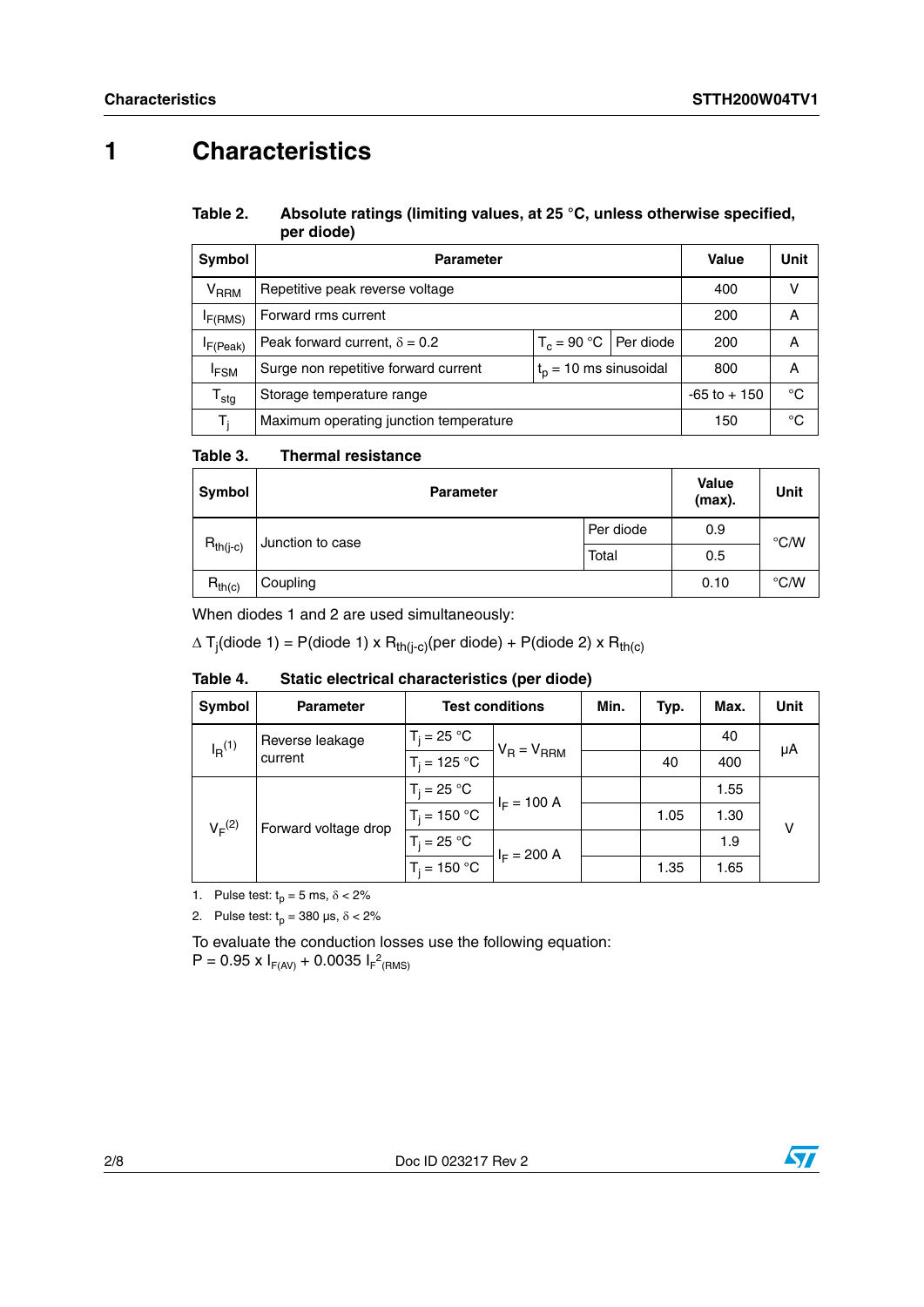| Symbol          | <b>Parameter</b>            | <b>Test conditions</b> |                                                                                                       | Min. | Typ. | Max.           | Unit   |
|-----------------|-----------------------------|------------------------|-------------------------------------------------------------------------------------------------------|------|------|----------------|--------|
| $Q_{RR}$        | Reverse recovery<br>charge  |                        |                                                                                                       |      | 0.9  |                | μC     |
| $S_{factor}$    | Softness factor             |                        | $T_j = 125 °C$ $ I_F = 100 A, V_R = 320 V$<br>$dI_F/dt = -200 A/\mu s$                                |      | 0.3  |                |        |
| <sup>I</sup> RM | Reverse recovery<br>current |                        |                                                                                                       |      | 17   | 23             | A      |
| $t_{rr}$        | Reverse recovery<br>time    | $T_i = 25 °C$          | $I_F = 1$ A, $V_R = 30$ V<br>$dl_F/dt = -100$ A/ $\mu s$                                              |      | 40   | 55             | ns     |
| $t_{fr}$        | Forward recovery<br>time    | $T_i = 25 °C$          | $ I_F = 100 \text{ A}, \text{ dl}_F/\text{dt} = 100 \text{ A/}\text{\mu s}$<br>$V_{FR} = 2 \text{ V}$ |      |      | $\overline{c}$ | μs     |
| $V_{FP}$        | Forward recovery<br>voltage |                        |                                                                                                       |      | 3.0  | 4.5            | $\vee$ |

<span id="page-2-0"></span>**Table 5. Dynamic electrical characteristics (per diode)**







**Figure 3. Relative variation of thermal impedance junction to case versus pulse duration**

**Figure 4. Peak reverse recovery current**  versus dl<sub>F</sub>/dt **(typical values, per diode)**



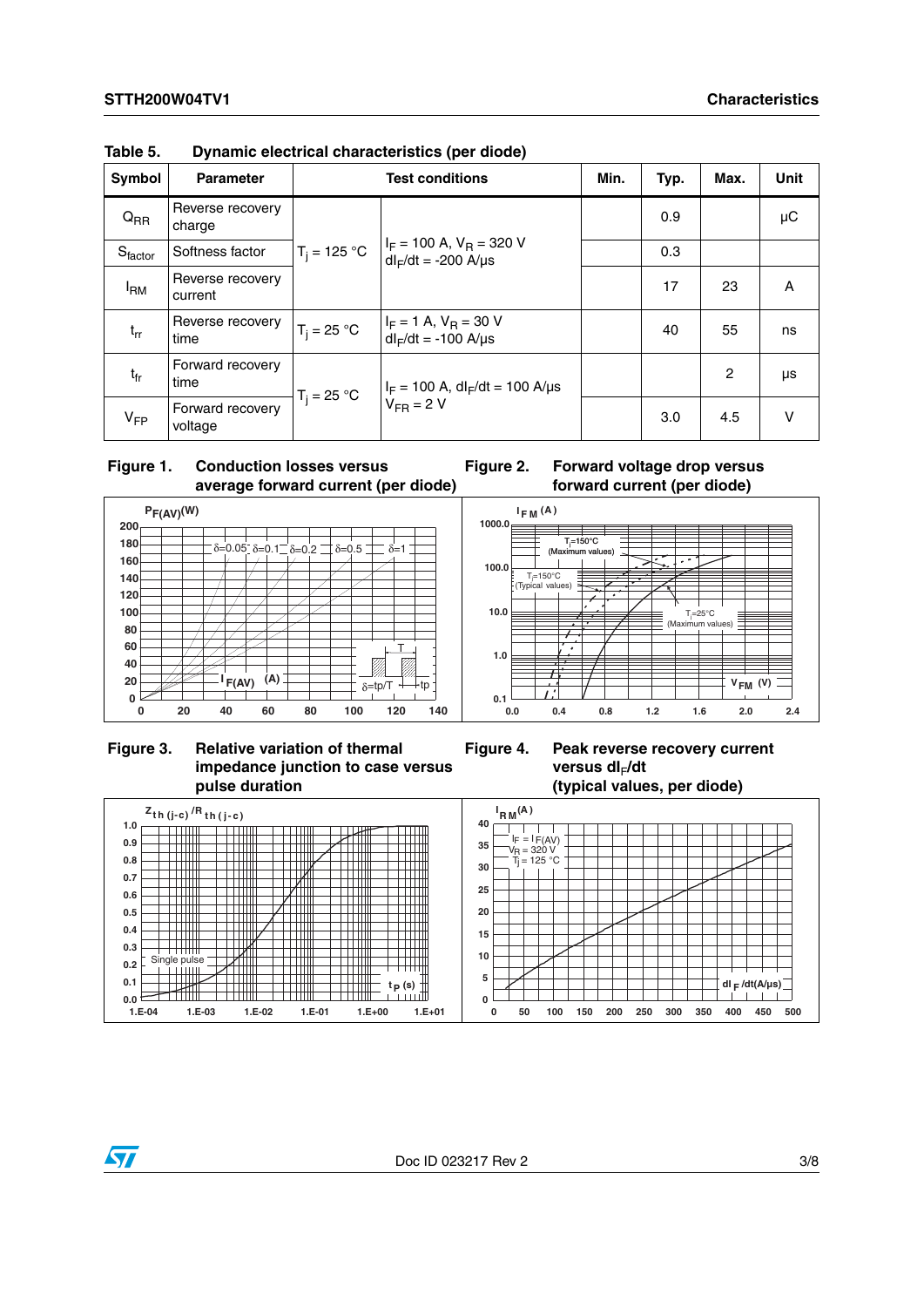### **Figure 5. Reverse recovery time versus dI**F**/dt (typical values, per diode)**













### **Figure 9. Transient peak forward voltage versus dI**F**/dt (typical values, per diode)**

Figure 10. Forward recovery time versus dl<sub>F</sub>/dt **(typical values, per diode)**



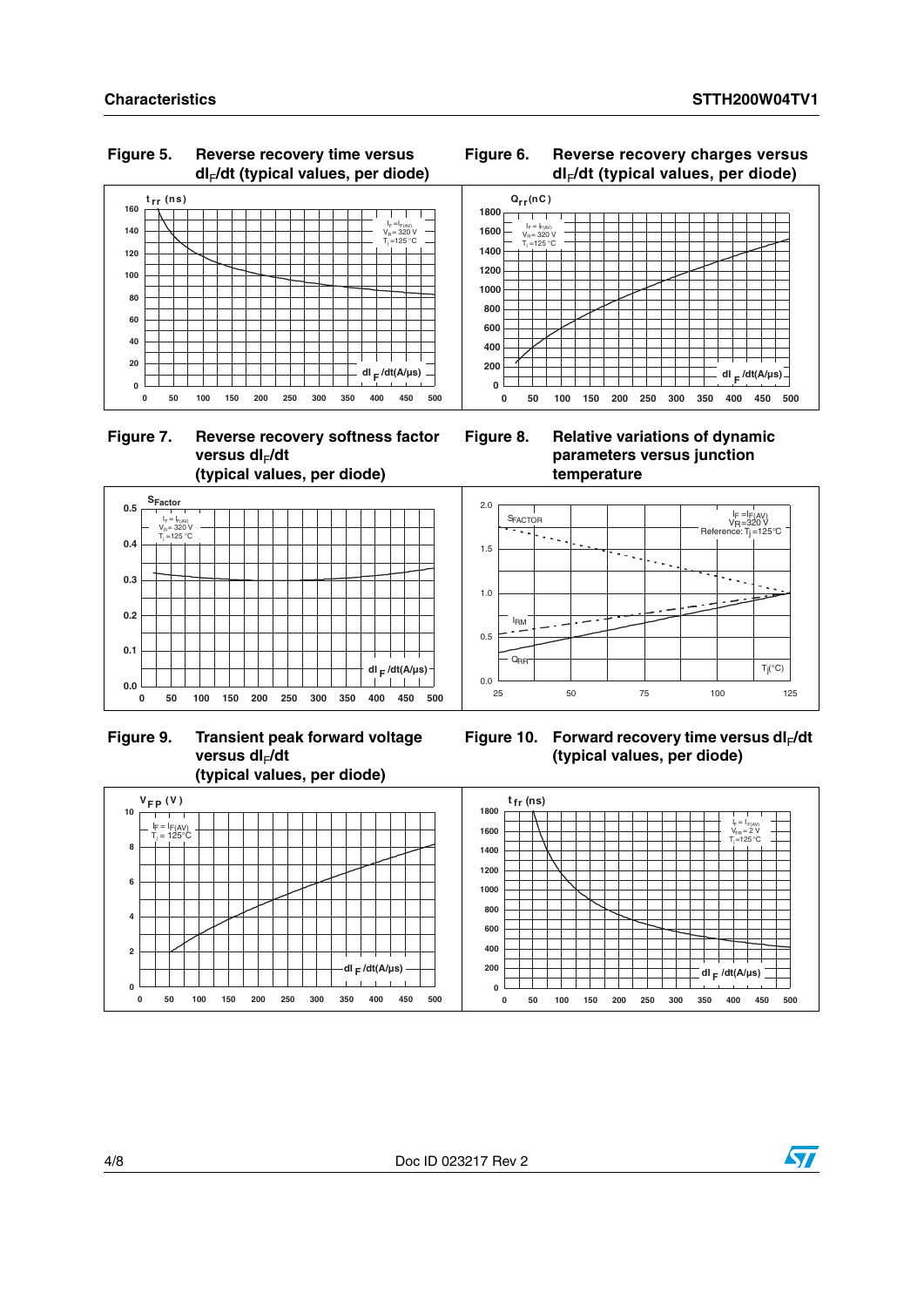

**Figure 11. Junction capacitance versus reverse voltage applied (typical values, per diode)**

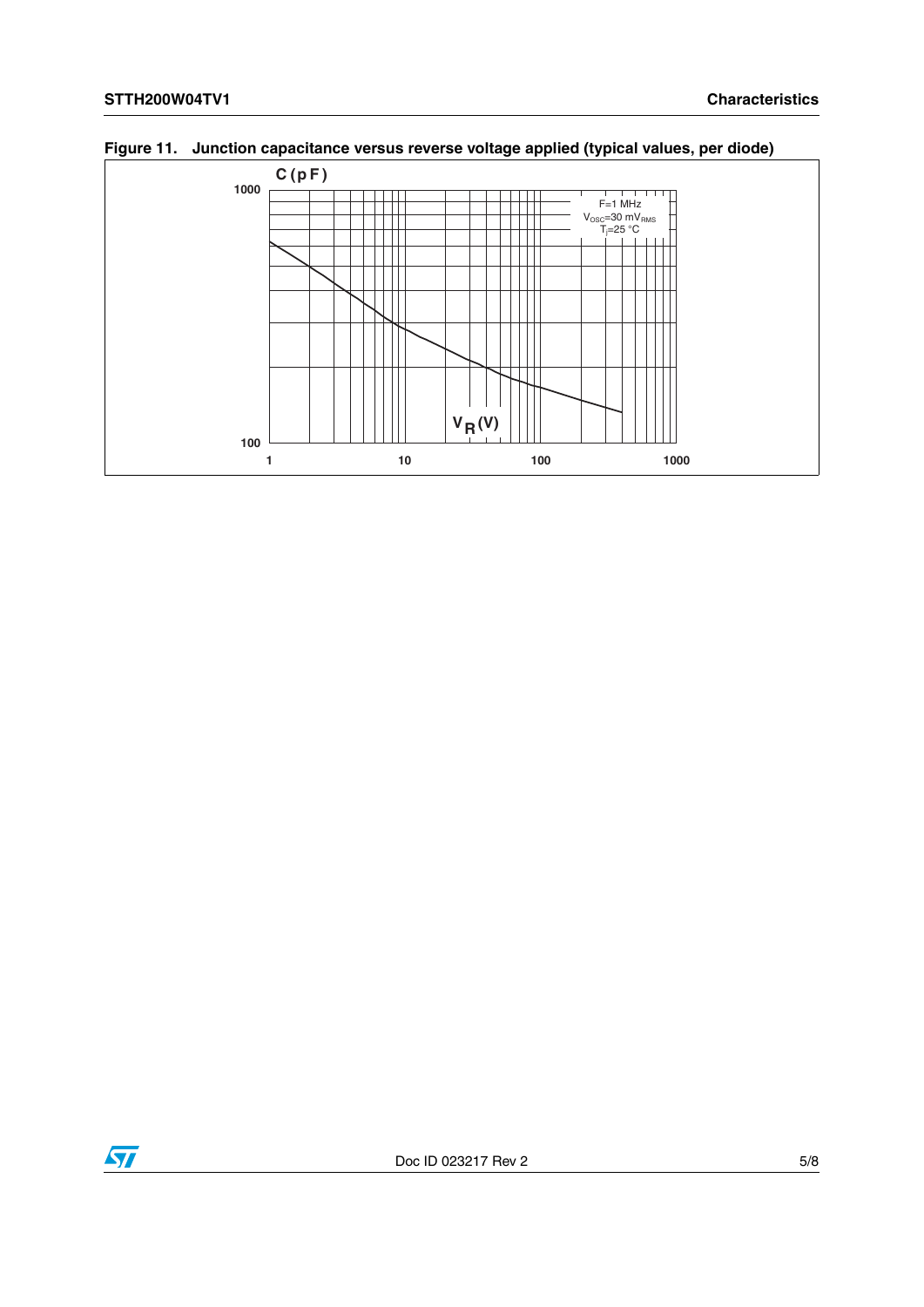## **2 Package information**

- Epoxy meets UL94, V0
- Cooling method: by conduction (C)
- Recommended torque value: 1.5 N·m
- Maximum torque value: 1.5 N·m

STMicroelectronics strongly recommend the uses of the screws delivered with this product.The use of another screw is entirely at the user's own risk and will invalidate the warranty.

In order to meet environmental requirements, ST offers these devices in different grades of ECOPACK® packages, depending on their level of environmental compliance. ECOPACK® specifications, grade definitions and product status are available at: *[www.st.com](http://www.st.com).* ECOPACK® is an ST trademark.

**Ref. Dimensions Millimeters Inches**  $Min.$  **Max. Min. Max.** A 11.80 12.20 0.465 0.480 A1 | 8.90 | 9.10 | 0.350 | 0.358 B 7.8 8.20 0.307 0.323  $C$  0.75 0.85 0.030 0.033  $C2$  1.95 2.05 0.077 0.081  $D$  37.80 38.20 1.488 1.504 D1 31.50 31.70 1.240 1.248 E  $\vert$  25.15  $\vert$  25.50  $\vert$  0.990  $\vert$  1.004 E1 23.85 24.15 0.939 0.951 E2 24.80 typ. 0.976 typ. G | 14.90 | 15.10 | 0.587 | 0.594 G1 | 12.60 | 12.80 | 0.496 | 0.504 G2 3.50 4.30 0.138 0.169  $F$  4.10 4.30 0.161 0.169 F1 4.60 5.00 0.181 0.197 P | 4.00 | 4.30 | 0.157 | 0.69 P1 4.00 4.40 0.157 0.173 S 30.10 30.30 1.185 1.193 **F1 F D S G D1 B E1 G1 ØP P1 E E2 G2 C C2 A1 <sup>A</sup>**

Table 6. **ISOTOP dimensions** 

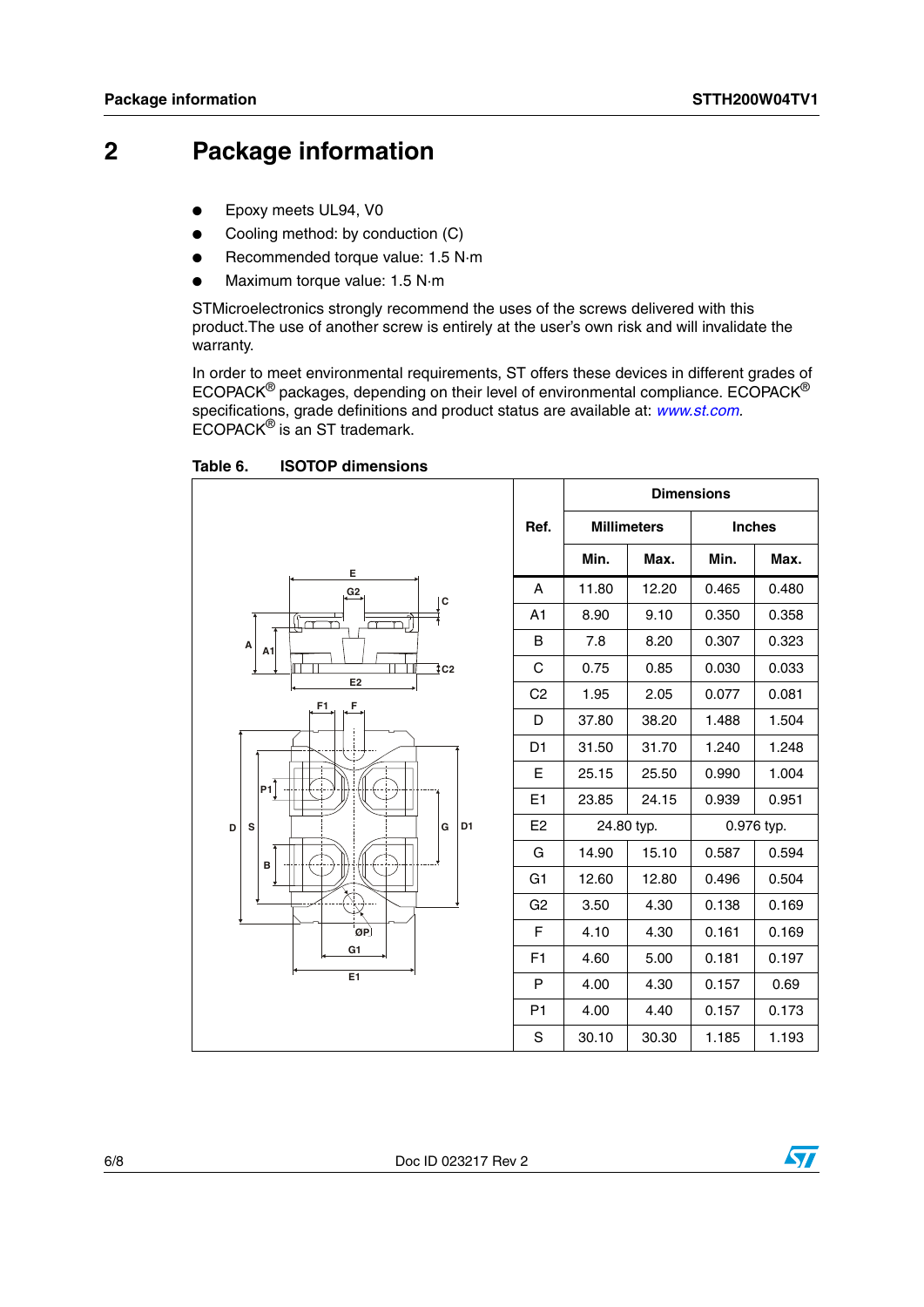# **3 Ordering information**

#### Table 7. **Ordering information**

| Order code | Marking                     | Package       | Weiaht                              | Base qty <sup>(1)</sup> | Delivery mode |
|------------|-----------------------------|---------------|-------------------------------------|-------------------------|---------------|
|            | STTH200W04TV1 STTH200W04TV1 | <b>ISOTOP</b> | 27 <sub>q</sub><br>without screws I | with screws             | Tube          |

1. This product is supplied with 40 terminal screws and washers for each tube. The screws and washers are supplied in a separate pack with the order.

# **4 Revision history**

| Table 8. | <b>Document revision history</b> |  |
|----------|----------------------------------|--|
|          |                                  |  |

| <b>Date</b> | <b>Revision</b> | <b>Changes</b>              |
|-------------|-----------------|-----------------------------|
| 19-Jun-2012 |                 | First issue.                |
| 02-Oct-2012 |                 | Updated Table 1 and Table 5 |